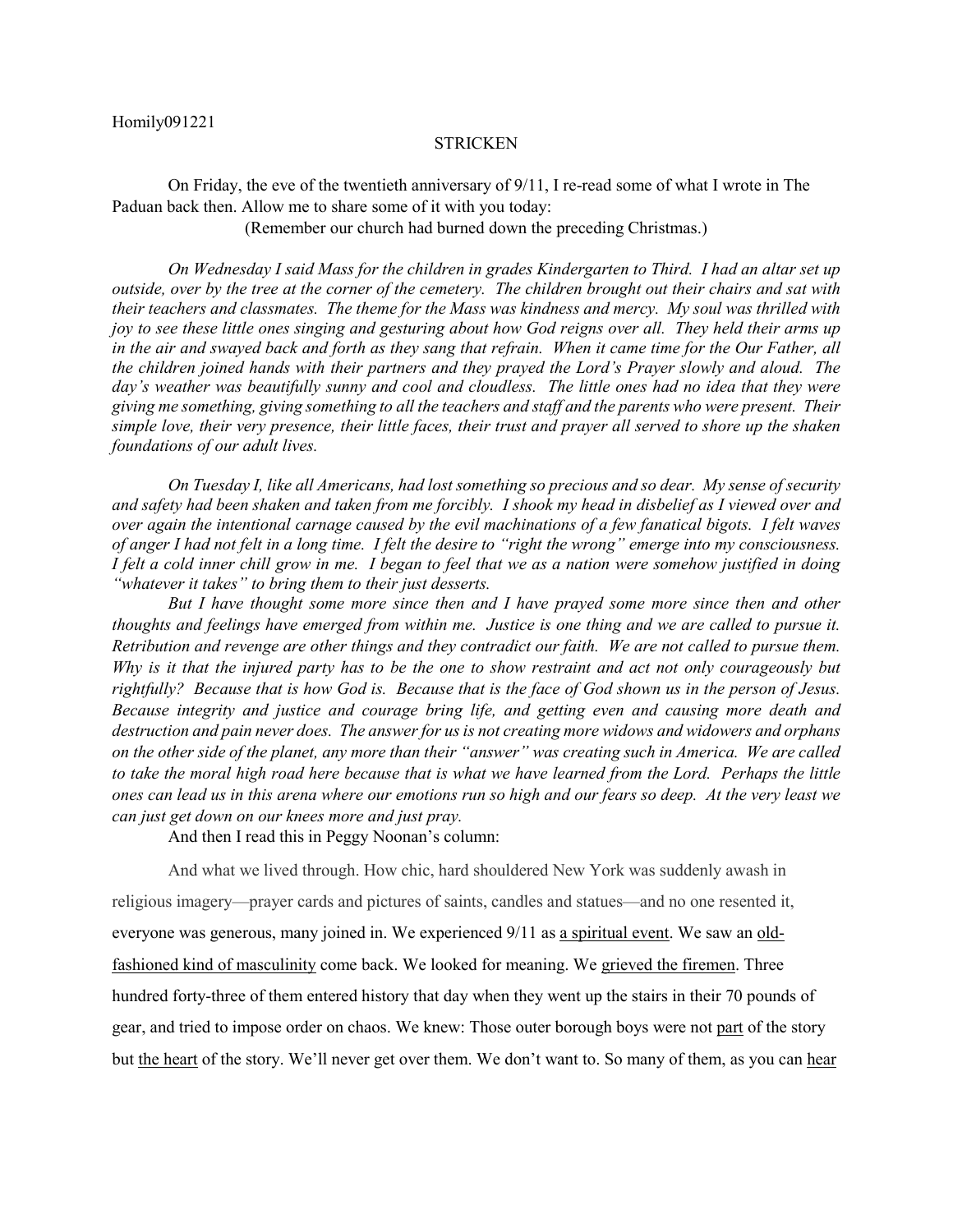[in their last phone calls,](https://www.wsj.com/articles/SB115774704992357920?mod=article_inline) and in their faces in recent documentaries, understood they were on a suicide mission. But they stayed and wouldn't leave. Because they were firemen.

We talked about everyone who added that day to the sum total of human glory. For all the horrors and blunders that surrounded 9/11 and would follow it, there was always that, and always would be.

There was [Welles Crowther.](https://www.wsj.com/articles/remembering-a-hero-15-years-after-9-11-1473377444?mod=article_inline) Remember him? A young guy, 24, just starting out, worked as a junior associate at an investment bank on the 104th floor of the south tower. He always carried in his back pocket a red bandanna, and they teased him. WHAT ARE YOU, A FARMER? He'd laugh and show bravado: WITH THIS BANDANA I'M GONNA CHANGE THE WORLD. And that day as the world exploded he did. He led people to safety, carried them down to lower floors. He kept going back for more. To protect himself rom the smoke he put the bandanna over his face. He never came home from the towers that day or the day after, his parents were anguished, hoping against hope. Then one day, three days in, his mother was at her desk at home in Nyack, N.Y. Suddenly she felt a presence behind her. She didn't look, didn't move. She knew it was Welles. She knew he was saying goodbye. She said: "Thank you." She knew now he was dead. Months of mourning, no word on how he'd died. And one day, Memorial Day weekend 2002, the [New York Times](https://www.wsj.com/market-data/quotes/NYT) had a story about the last minutes in the towers, and they mentioned survivors who spoke of a man in a red bandanna who'd saved them. And Welles's mother thought she knew who that was. She got a picture of her son to the survivors and they said yes, that was the man who saved me. Some time later they found his remains, near the command post the firemen had set up in the South Tower. When his family opened his apartment they found an unfinished application to become a New York City fireman.

Just a few days before 9/11, on Labor Day weekend, Welles, visiting his parents, was unusually subdued. He told his mother he had a feeling he was going to be part of something big, had a role to play in it or a job to do. Isn't it funny how the mind works, how it knows things it does not know? "Courage comes from love," was my [summation](https://www.wsj.com/articles/remembering-a-hero-15-years-after-9-11-1473377444?mod=article_inline) in 2016. "There's a big unseen current of love that hums through the world and some plug into it more than others, more deeply and surely." It fills them with courage. It makes everything possible.

Isaiah the prophet says "I gave my back to those who beat me, who plucked my beard, who slapped my face and spit on me. But I, I set my face like flint. There was no disgrace. I endured the blows. God is my help."

Jesus of Nazareth hears Peter proclaim him to be the Messiah, the One who will save the world. Jesus replies to Peter and the Twelve by saying that "The Son of Man must suffer greatly, be rejected, be